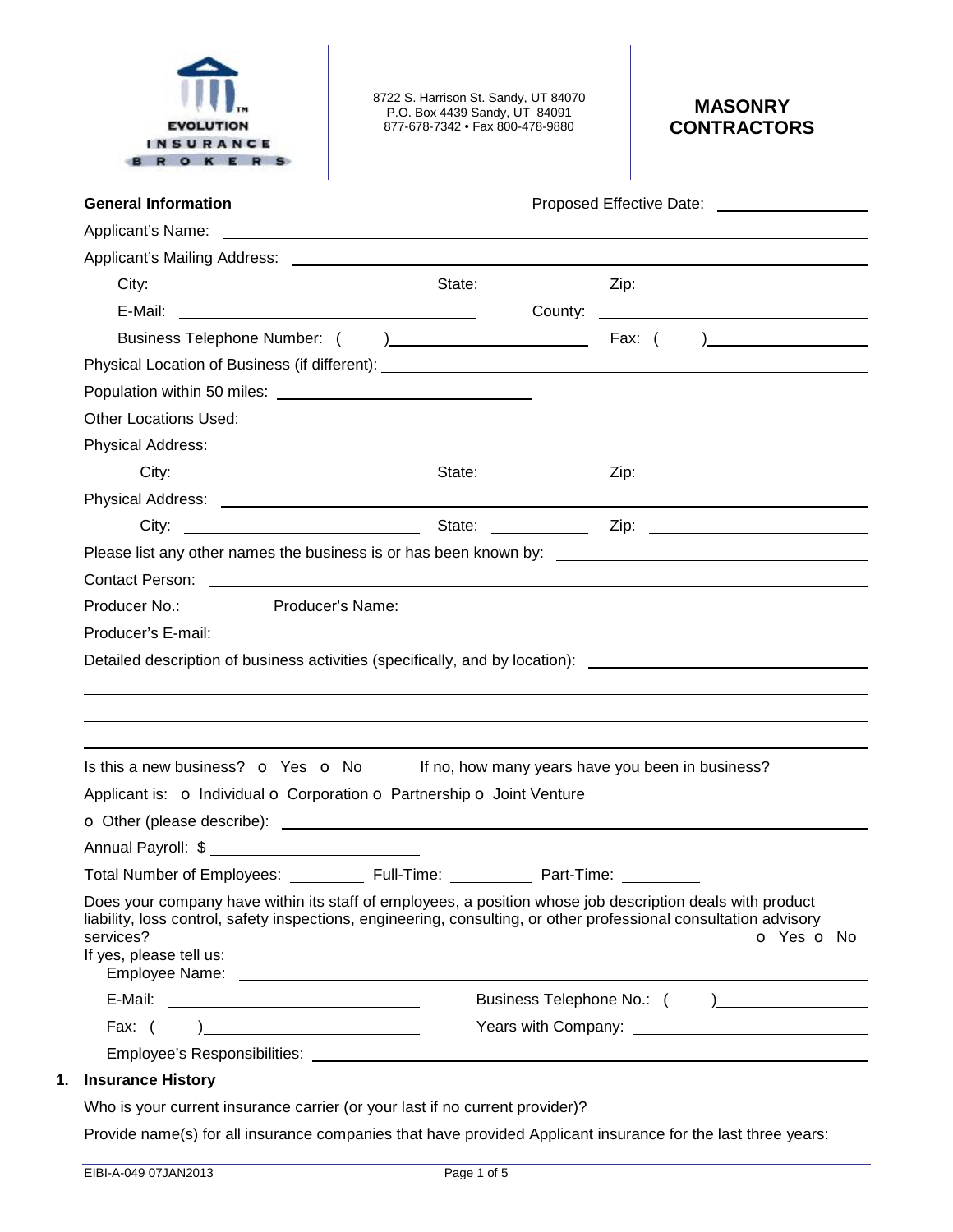|                        | Coverage:                                                             | Coverage:                                                                          | Coverage:  |
|------------------------|-----------------------------------------------------------------------|------------------------------------------------------------------------------------|------------|
| <b>Company Name</b>    |                                                                       |                                                                                    |            |
| <b>Expiration Date</b> |                                                                       |                                                                                    |            |
| <b>Annual Premium</b>  |                                                                       | \$                                                                                 |            |
|                        |                                                                       | Has the Applicant or any predecessor or related person or entity ever had a claim? | O Yes O No |
|                        | Attach a five year loss/claims history, including details. (REQUIRED) |                                                                                    |            |

Have you had any incident, event, occurrence, loss, or Wrongful Act which might give rise to a Claim covered by this Policy, prior to the inception of this Policy? **o Yes o No** 

If yes, please explain:

Has the Applicant, or anyone on the Applicant's behalf, attempted to place this risk in standard markets?

o Yes o No

If the standard markets are declining placement, please explain why:

### **2. Desired Insurance**

#### **Limit of Liability - Professional Liability Coverage:**

|          | Per Act/Aggregate     | ΟR      | Per Person/Per Act/Aggregate    |
|----------|-----------------------|---------|---------------------------------|
| $\circ$  | \$50,000/\$100,000    | $\circ$ | \$25,000/\$50,000/\$100,000     |
| $\circ$  | \$150,000/\$300,000   | $\circ$ | \$75,000/\$150,000/\$300,000    |
| $\circ$  | \$250,000/\$1,000,000 | O       | \$100,000/\$250,000/\$1,000,000 |
| $\circ$  | \$500,000/\$1,000,000 | O       | \$250,000/\$500,000/\$1,000,000 |
| $\Omega$ | Other:                | $\circ$ | Other:                          |

**Self-Insured Retention (SIR):** o \$1,000 (Minimum) o \$1,500 o \$2,500 o \$5,000 o \$10,000

### **3. Business Activities**

- 1. How many years of experience?
- 2. Number of non-operational employees (salesmen, collectors, messengers, drivers, draftsmen, clerical):

# 3. Total Annual Payroll: \$

| Operations Payroll -<br>Mason Service-<br>Walls/Exterior  | \$<br>Office and Clerical         | \$ |
|-----------------------------------------------------------|-----------------------------------|----|
| Operations Payroll -<br>Fireplace chimney or<br>firebrick | \$<br>Executive and<br>Management | \$ |
| Setting of floors                                         | \$<br><b>Outside Sales</b>        | S  |
| Foundations, curbs, patios                                | \$<br>Water proofing              | \$ |
| <b>Other Services:</b>                                    | \$                                |    |

4. Identify the percentage of your business operations which are: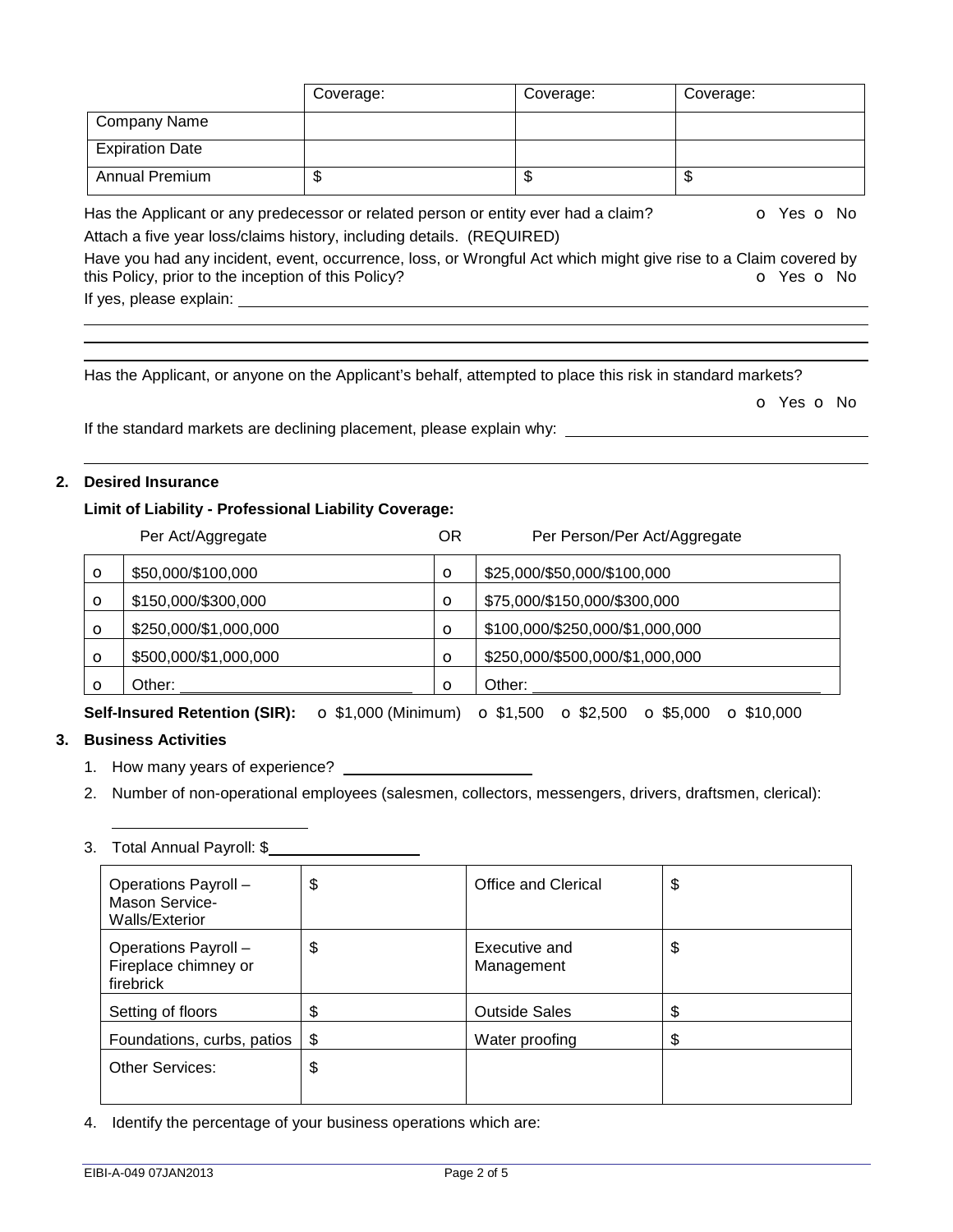| Commercial – not over 2 stories                                       | $\%$ |
|-----------------------------------------------------------------------|------|
| Commercial – over 2 stories                                           | $\%$ |
| Residential – single family or twin home – not over 2 story structure | %    |
| Fireplace, chimney, firebrick installation                            | %    |
| Sidewalks, patios, curbs, foundation installation                     | %    |
| Stonework or marble                                                   | $\%$ |

5. Estimate total gross receipts from walls/exterior mason operations only, including material and repair services for next 12 months:

| Commercial  | æ<br>۰D. |
|-------------|----------|
| Residential | m<br>۰D  |

6. Estimated gross receipts from interior fireplace, chimney, and firebrick operations only, including material and repair services for next 12 months:

| Commercial  | w      |
|-------------|--------|
| Residential | Œ<br>w |

- 7. Total gross annual receipts from all business operations, product sales, retail sales, and other work:  $\frac{1}{2}$
- 8. Total gross annual receipts from new construction, mason-only contractor services: \$
- 9. Total gross annual receipts from new construction, fireplace, chimney, etc. operations only:  $$$
- 10. What percent of your total gross receipts is received from sub-contracted work you perform for other contractors?  $\%$

|                         | 11. What percent of work is repair of old homes walls?<br>%                                                                                                                                                                    |                          |
|-------------------------|--------------------------------------------------------------------------------------------------------------------------------------------------------------------------------------------------------------------------------|--------------------------|
|                         | 12. What percent of work is repair of old fireplaces?<br>%                                                                                                                                                                     |                          |
|                         | 13. What percent of work is replacement of old walls?<br>%                                                                                                                                                                     |                          |
|                         | 14. What percent of work is replacement of old driveways, curbs, etc?<br>%                                                                                                                                                     |                          |
| 15. Does your business: |                                                                                                                                                                                                                                |                          |
| a.                      | Perform renovations involving structural change to load-bearing walls?                                                                                                                                                         | o Yes o No               |
| b.                      | Perform external work above two stories?                                                                                                                                                                                       | o Yes o No               |
| c.                      | Lease or rent equipment to others?                                                                                                                                                                                             | <b>o</b> Yes <b>o</b> No |
|                         | If yes, what? Note that the same state of the state of the state of the state of the state of the state of the state of the state of the state of the state of the state of the state of the state of the state of the state o |                          |
| d.                      | Lease or rent equipment from others?                                                                                                                                                                                           | <b>o</b> Yes <b>o</b> No |
|                         | If yes, what?                                                                                                                                                                                                                  |                          |
| е.                      | Distribute or sell (retail) building materials or supplies for installation by others? $\bullet$ Yes $\bullet$ No                                                                                                              |                          |
|                         | If yes, show annual gross receipts from distribution or sale: \$                                                                                                                                                               |                          |
| f.                      | Do you hire Sub-Contractors?                                                                                                                                                                                                   | <b>o</b> Yes <b>o</b> No |
|                         | If yes,                                                                                                                                                                                                                        |                          |
|                         | Do you require certification and evidence of liability insurance from sub-contractors?                                                                                                                                         |                          |

o Yes o No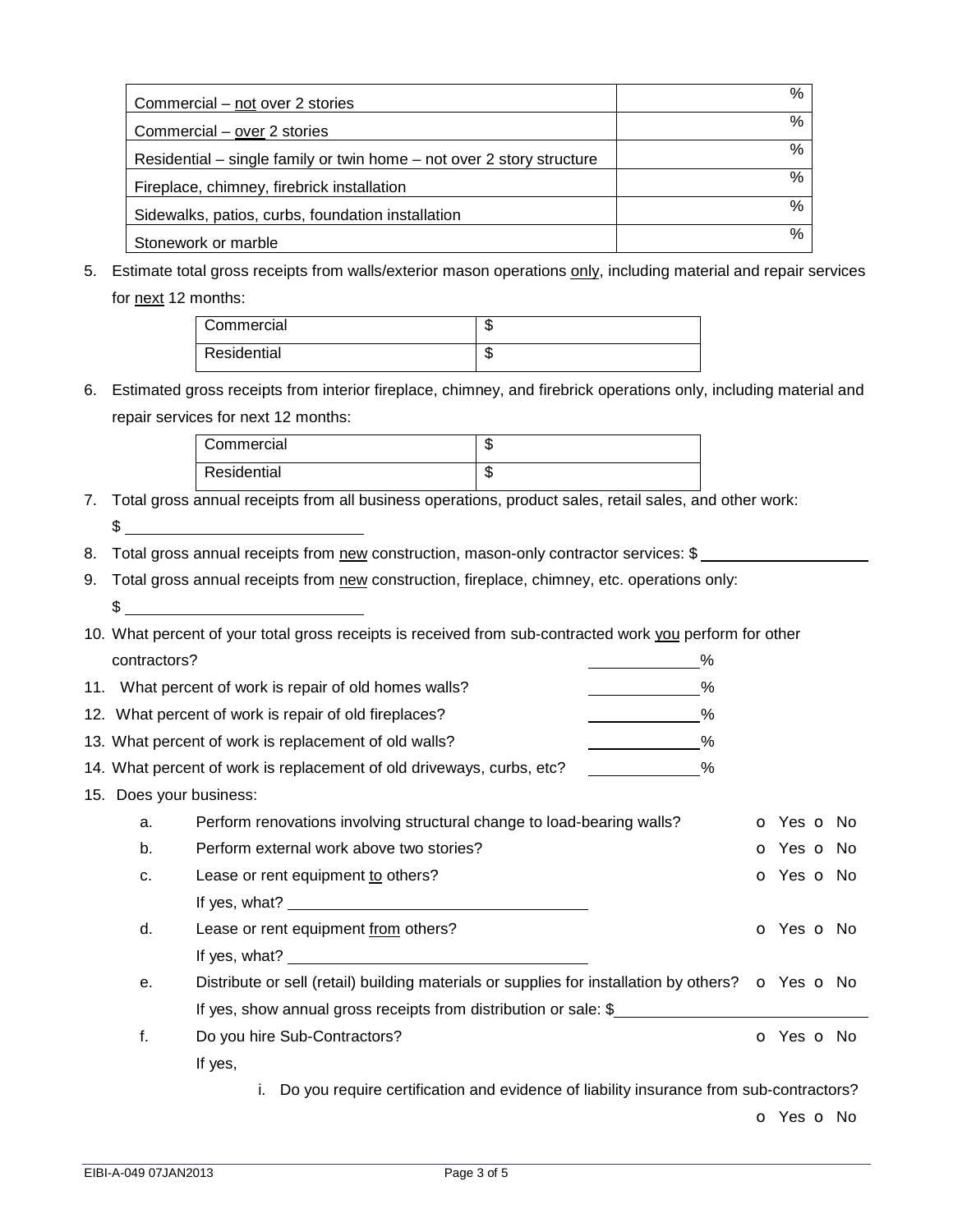ii. . Do you require evidence of Workers Compensation insurance from sub-

| contractors |  |
|-------------|--|

contractors? Contractors? Contractors?

- iii. Gross annual receipts from work sub-contracted out: \$
- iv. Explain type of work you sub-contracted out:

#### **REPRESENTATIONS AND WARRANTIES**

The "Applicant" is the party to be named as the "Insured" in any insuring contract if issued. By signing this Application, the Applicant for insurance hereby represents and warrants that the information provided in the Application, together with all supplemental information and documents provided in conjunction with the Application, is true, correct, inclusive of all relevant and material information necessary for the Insurer to accurately and completely assess the Application, and is not misleading in any way. The Applicant further represents that the Applicant understands and agrees as follows: (i) the Insurer can and will rely upon the Application and supplemental information provided by the Applicant, and any other relevant information, to assess the Applicant's request for insurance coverage and to quote and potentially bind, price, and provide coverage; (ii) the Application and all supplemental information and documents provided in conjunction with the Application are warranties that will become a part of any coverage contract that may be issued; (iii) the submission of an Application or the payment of any premium does not obligate the Insurer to quote, bind, or provide insurance coverage; and (iv) in the event the Applicant has or does provide any false, misleading, or incomplete information in conjunction with the Application, any coverage provided will be deemed void from initial issuance.

The Applicant hereby authorizes the Insurer and its agents to gather any additional information the Insurer deems necessary to process the Application for quoting, binding, pricing, and providing insurance coverage including, but not limited to, gathering information from federal, state, and industry regulatory authorities, insurers, creditors, customers, financial institutions, and credit rating agencies. The Insurer has no obligation to gather any information nor verify any information received from the Applicant or any other person or entity. The Applicant expressly authorizes the release of information regarding the Applicant's losses, financial information, or any regulatory compliance issues to this Insurer in conjunction with consideration of the Application.

The Applicant further represents that the Applicant understands and agrees the Insurer may: (i) present a quote with a Sublimit of liability for certain exposures, (ii) quote certain coverages with certain activities, events, services, or waivers excluded from the quote, and (iii) offer several optional quotes for consideration by the Applicant for insurance coverage. In the event coverage is offered, such coverage will not become effective until the Insurer's accounting office receives the required premium payment.

The Applicant agrees that the Insurer and any party from whom the Insurer may request information in conjunction with the Application may treat the Applicant's facsimile signature on the Application as an original signature for all purposes.

The Applicant acknowledges that under any insuring contract issued, the following provisions will apply:

1. A single Accident, or the accumulation of more than one Accident during the Policy Period, may cause the per Accident Limit and/or the annual aggregate maximum Limit of Liability to be exhausted, at which time the Insured will have no further benefits under the Policy.

2. The Insured may request the Insurer to reinstate the original Limit of Liability for the remainder of the Policy period for an additional coverage charge, as may be calculated and offered by the Insurer. The Insurer is under no obligation to accept the Insured's request.

3. The Applicant understands and agrees that the Insurer has no obligation to notify the Insured of the possibility that the maximum Limit of Liability may be exhausted by any Accident or combination of Accidents that may occur during the Policy Period. The Insured must determine if additional coverage should be purchased. The Insurer is expressly not obligated to make a determination about additional coverage, nor advise the Insured concerning additional coverage.

4. The Insurer is herein released and relieved from any and all responsibility to notify the Insured of the possible reduction in any applicable Limit of Liability. The Insured herein assumes the sole and individual responsibility to evaluate, consider, and initiate a request for additional coverage or reinstatement of the annual aggregate Limit of Liability which may be exhausted by any single Accident or combination of Accidents during the Policy Period.

| Dated:     | Dated:        |
|------------|---------------|
| Applicant: | Agent/Broker: |